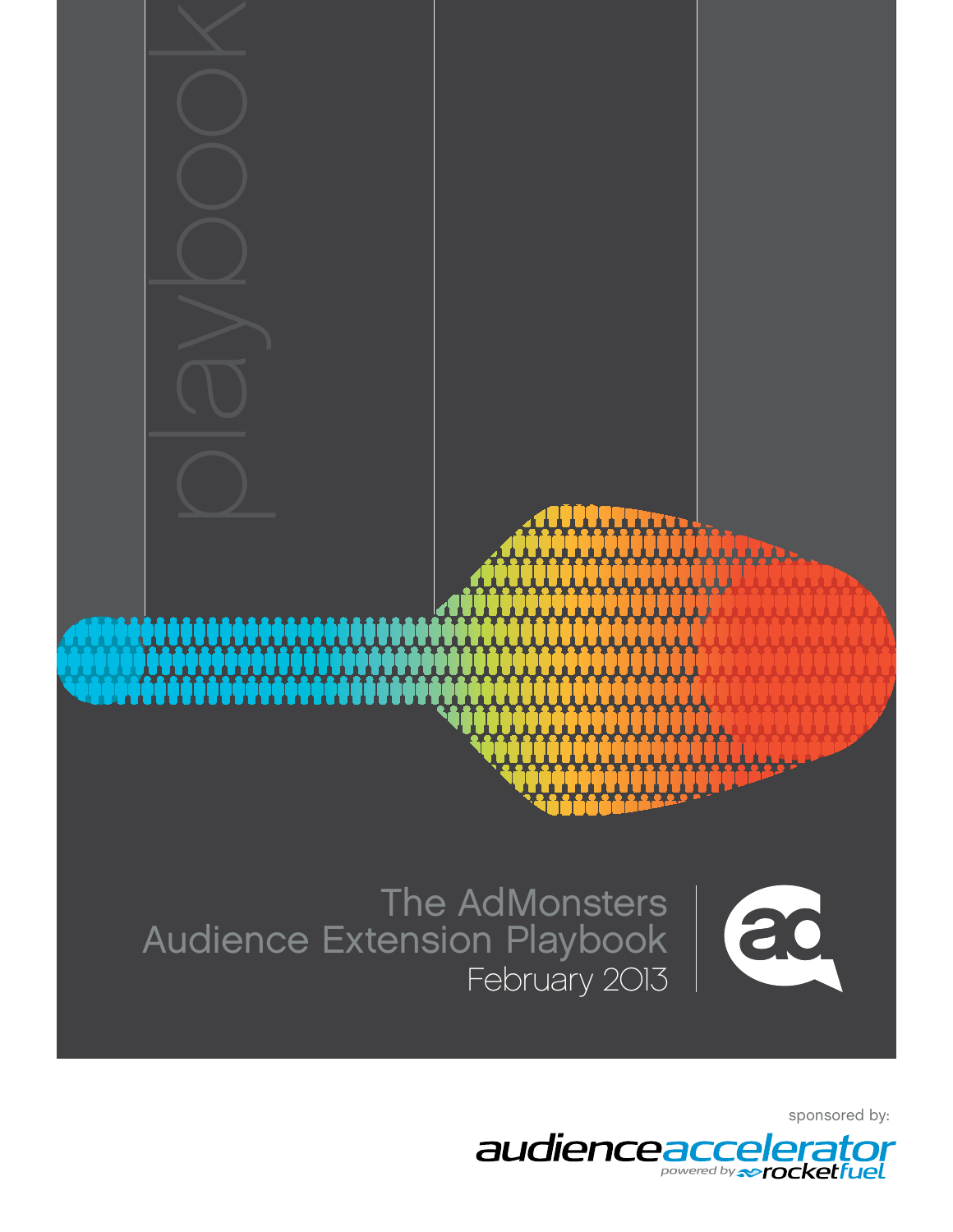

# introduction

Publishers are the gatekeepers to a wealth of data craved by advertisers, but there is no rule saying they must simply stand watch over their valuable assets—they can also employ audience data as media buyers.

Through audience extension, publishers use their firstparty data occasionally appended with third-party data to target audiences on third-party inventory. It is not a new technique, but technological advances such as Real-Time Bidding (RTB), Data Management Platforms (DMPs) and innovative look-a-like algorithms have transformed audience extension into an impressive revenue opportunity.

However, the approach to audience extension will differ from publisher to publisher depending on goals, internal processes and the actual site audience. In evaluating how or even whether—to implement an audience extension program, publisher digital strategists must understand the mechanisms, benefits, requirements and various players in the space—the latter being of particular importance as a variety of offerings have recently appeared.

The purpose of this document is to provide a "playbook" for publisher digital strategists to fully understand the various aspects of audience extension and to aid in developing a strategy.

# what's a playbook?

A playbook is an extension of what the AdMonsters community has been doing at our conferences for over 13 years. A playbook solidifies what has made our events "must attend" for many digital strategists. By bringing people together to share learnings and best practices in a focused way, people can create a plan and avoid hours – if not days – of doing research on their own. 02

The AdMonsters playbook concept takes existing AdMonsters content (from conferences and AdMonsters. com) and, with the help of the AdMonsters community, "crowd sources" a document that outlines best practices on a particular topic. Our belief is that this will allow for a free exchange of ideas with the benefit of being curated for accuracy.

The scope of this particular document is to focus on the evaluation process a publisher must go through regarding audience extension. This document does not get into specifics around specific solution providers intentionally.

Great effort has gone into writing the playbook in a fashion that applies to as many publishers as possible without becoming too general. In a technology-driven industry like digital advertising, information quickly becomes obsolete. The intention is that, based on the feedback of the AdMonsters community, the next version of this playbook will start to take shape and, with additional contributors, grow in both depth and breadth. Publication of future versions will be scheduled based upon the needs of the community.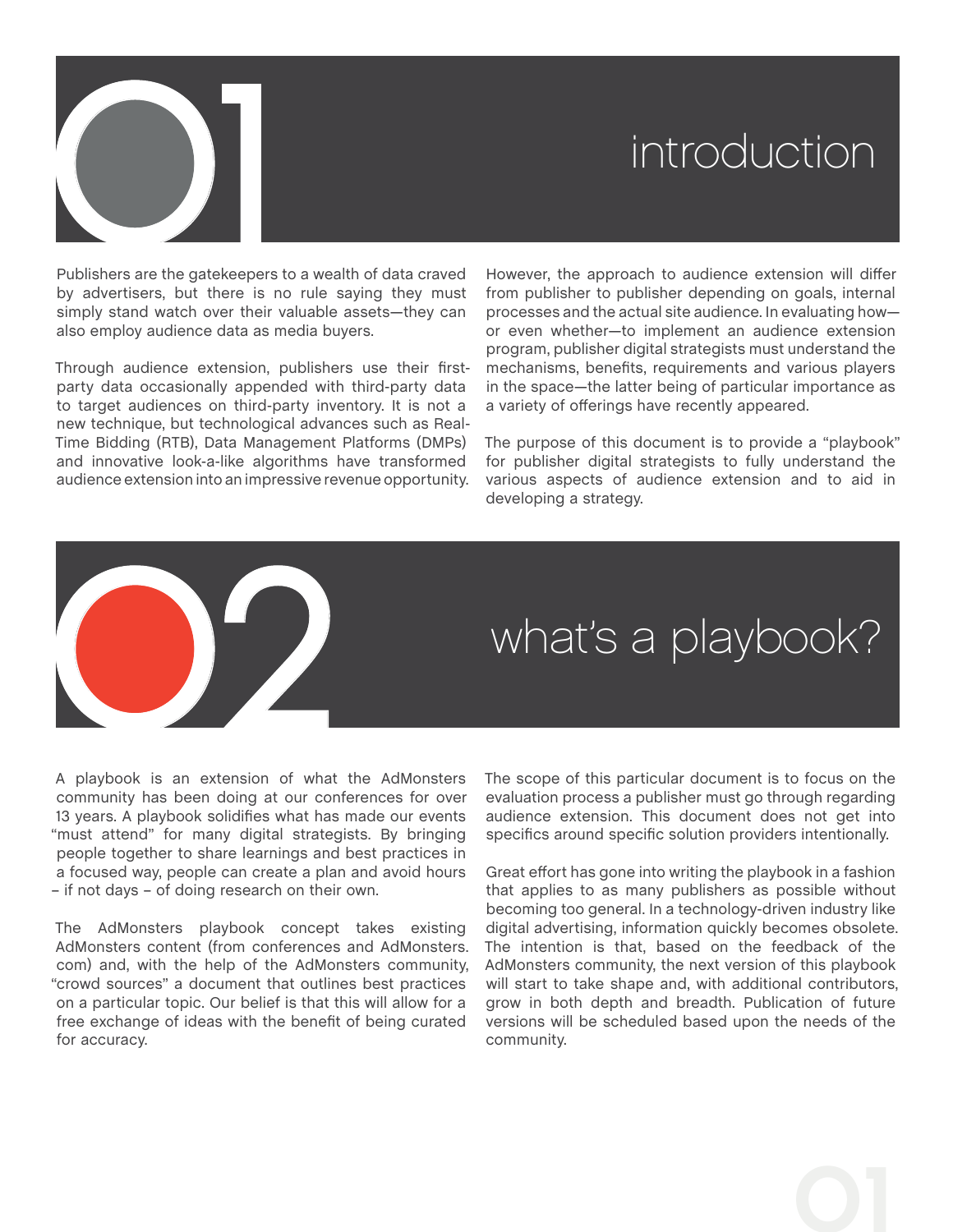

# what is audience extension?



In simplest terms, audience extension or extended reach is selling an audience beyond the confines of that particular site. By this definition, audience extension has existed since the early days of digital advertising and has long been a core strategy used by networks, behavioral targeting platforms and the like. However, in the past few years—especially since Forrester coined the term "audience extension" in 2010 technological advances have expanded what audience extension entails, hence why it is becoming an increasingly popular strategy for publishers looking for new sources of revenue.

In most cases, an audience extension strategy involves a publisher using the data they have about the users on their site and finding that audience—or an audience like them—elsewhere on the Internet. The publisher secures this inventory using one of a variety of methods and resells it to the buyer. The publisher generates additional revenue and the buyer is able to reach a unique audience segment typically not available through another source.

## Isn't audience extension another term for retargeting?

No. Retargeting involves cookie-ing specific users and targeting them elsewhere on the Internet. Audience extension isn't confined to these specific users and can use data and/ or analysis to expand the pool of users to target. For example, specific visitors to an automotive section might total 10,000 monthly. Using data and/or analysis, the targeted audience segment may be 100,000 or 1,000,000. The key is that these segments—whether they be the original set of users or an expanded set—are valuable to the buyer. That value may be determined by performance or simply extended reach.

# Is it simply reselling inventory from another site?

Technically it could be, but such a strategy on its own would offer little value to buyers. With the advent of RTB, access to inventory is not a problem for buyers. Buying specific audiences that meet campaign objectives (reach and/or performance goals) is the bigger challenge. Publishers who can offer a unique audience that meet these campaign objectives will win ad budgets. Audience extension allows the publisher to package valued inventory for buyers across many sites.

## Why isn't behavioral targeting on my own site enough?

Targeting users from one section of a site to another is pretty simple and doesn't require a lot of resources or cost to deliver. This type of targeting, however, typically doesn't have near enough scale to be a valuable product. These segments often don't perform.

Using the example above of 10,000 automotive section users, let's target those users elsewhere on the site. First, not all 10,000 will travel to other sections of the site. Second, for those users that do, all we are doing is increasing the frequency of impressions per user. Too much frequency and performance will suffer. Third, there is no room for campaign optimization. If the target is already too small, other factors that could improve performance can't be used to optimize the campaign without further diminishing the targeted audience. In this scenario, the additional impressions won't offer significant scale nor will it offer buyers good performance.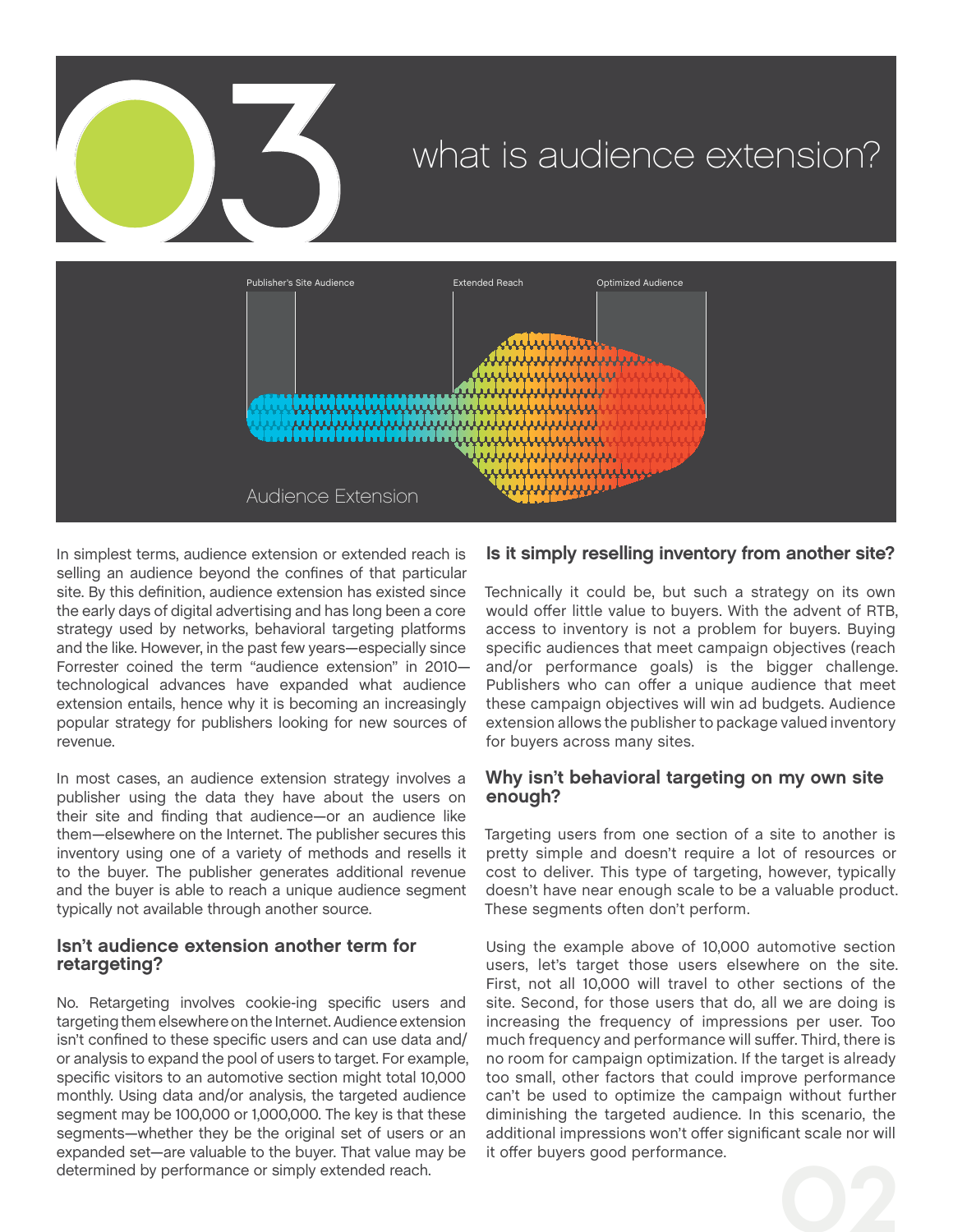

A successful audience extension strategy will look at how to expand the base of users beyond what can be reached on the site and be optimized to maximize performance for the buyers.

## Audience Extension by the Numbers

[A Rubicon Project report from 2011](http://www.slideshare.net/tessierv/rubicon-online-publishers-survey) found that 21% of publishers surveyed were taking advantage of audience extension tools while another 35% planned to jump on the bandwagon. Further, [Forrester reports that the practice](http://www.forrester.com/home%23/The%2BFuture%2BOf%2BDigital%2BMedia%2BBuying/quickscan/-/E-RES58354) [currently accounts for 5% of site buys,](http://www.forrester.com/home%23/The%2BFuture%2BOf%2BDigital%2BMedia%2BBuying/quickscan/-/E-RES58354) but a host of new players with flexible offerings show the potential for this channel to grow exponentially.

> We had some markets who were utilizing ad network partnerships to increase reach on digital buys. margins averaging around 80%, whereas the amount of budget spent on audience extension had more than tripled over program launched.

Anonymous Publisher

## Benefits of Audience extension

First and foremost, audience extension can create additional revenue for publishers. The buy side of digital advertising has spent the past few years developing and optimizing solutions for evaluating and purchasing impressions. These solutions are built around data. The opportunity for publishers through audience extension is to give buyers impressions infused with data they don't have access to without the publisher. If the publisher's data proves to help buyers meet their objectives, these same systems can help buyers shift budgets to this publisher.

Scale is an important benefit of audience extension. Often a publisher has the right audience for a buyer, but not enough of it. For example, a news site might have a travel section that reaches the right kind of people for a client. The buyer may have budget for \$1,000,000 but the publisher only has \$600,000 worth of inventory. In this scenario, both buyer and publisher lose unless more inventory can be found or created.

The traditional solution would be for the publisher to employ standard marketing tactics like buying search terms or digital advertising to try to drive more traffic to the site in the sections needed.

> The most common practice is to spend money to drive traffic back to the site. Sales sees the anemic site traffic, and tells the marketing

department it needs to drive up interest in order to attract visitors. Marketing then buys ads on other sites, or ups its bid price on Google AdWords to create more audience. Publishers have been known to spend hundreds of thousands of dollars in an effort to save a \$1 million ad sale.

> Al Silverstein [CEO of AudienceFuel, adexchanger](http://www.adexchanger.com/the-sell-sider/dont-dump-inventory/) [March 22nd 2012](http://www.adexchanger.com/the-sell-sider/dont-dump-inventory/)

Audience extension offers an alternative to costly and inefficient marketing tactics. Instead of buying impressions in the hopes of driving traffic to the site and selling it, audience extension is buying the impressions and selling them where they are. **Publishers should analyze their marketing efforts compared to what audience extension can offer and determine which is most beneficial.**

Another benefit quoted by publishers offering audience extension solutions is that **it strengthens the relationship with the buyer.** Buyers want efficiency and the fewer sellers they have to work with the better.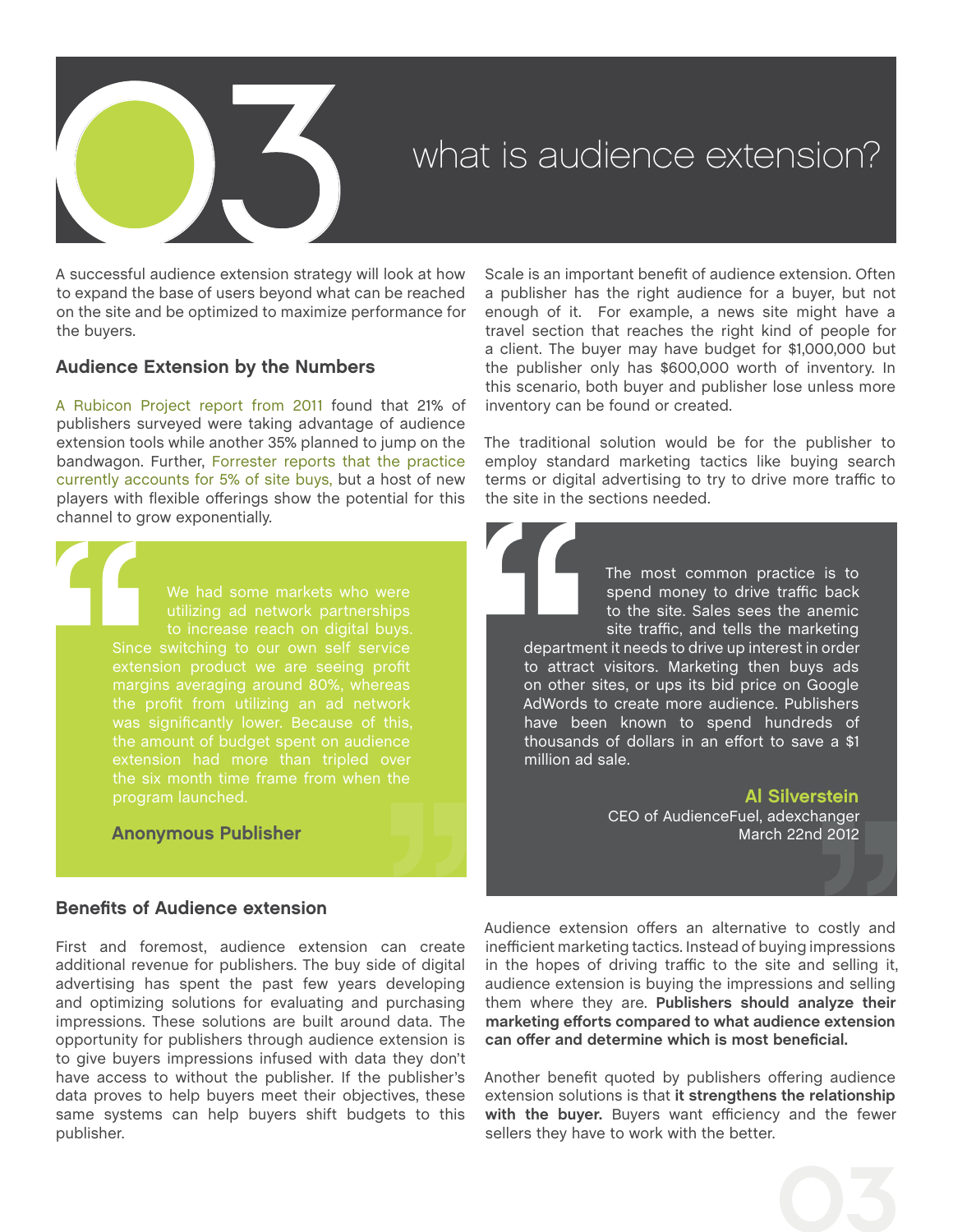# What is audience extension?

A reach extension product allows us to reach up to 80% of the market and makes life easier on The greatest benefit is the ability to go much deeper with our clients and build them superior media campaigns.

## Tom Schager

Director of Digital Sales Chicago Tribune Media Group *[Beyond Borders: Publisher Audience Extension Goes](http://www.admonsters.com/blog/publisher-audience-extension-part1)* 

Not only is audience extension a way to strengthen client relationships, it can redefine the relationship. More and more buyers want audience-based ad products. Networks have been quicker to respond to this than publishers and have become an intermediary between buyers and publishers. Audience extension provides an opportunity for the publisher to offer their own ad product with their own unique sales proposition at the scale of a network, and do so directly without another party owning the relationship and/or taking their cut of the sale. Networks will continue to provide value, but **publishers can now help drive the conversation to their unique advantages.**

Audience extension is not only a source of new revenue. audience extension can also offer the following benefits:

**Audience extension can perform better than onsite segments.** That statement may scare publishers, but it can actually be a huge selling point. Often publishers using behavioral targeting on their site target the same users over and over again, reducing performance. With look-a-like modeling, the number of people in the segment increases. Frequency is then no longer a problem (the same users seeing the same ads over and over again) but a part of the offering: frequency becomes a matter of serving the right ad at the right time for optimal performance. Look-a-like solutions create segments based on performance and can optimize the segments and the targeting to provide a better response.

**Geographic and other audience targeting capabilities publishers couldn't previously be offered.** Geographic targeting combined with any level of audience targeting can quickly yield segments too small to sell, especially on the publisher's site. Audience extension may provide the scale required to offer geographic or other databased targeting opportunities previously not possible. This includes mobile and video ad units and can do so regardless if the publisher offers these same capabilities on their site.

> Offering an audience extension option allows us to increase our digital revenue by positioning the product as an "umbrella" of coverage to reach as many potential customers as possible.

> > Tara Morrissey Ad Product Manager GateHouse Media

**Audience extension can be a competitive advantage.** While the number of publishers offering audience extension is growing, there is still an opportunity to be an early adopter and capture marketshare from competitors.

**Audience extension maximizes 1st and 2nd party data and analysis efforts.** Publishers know their audiences because they invest in solutions like web analytics platforms or ad servers to capture and analyze this data. This is a cost that audience extension can turn into a revenue source.

**The best way to understand buyers is to become one.**  Publishers are always wanting to better understand the needs of their customers and in today's complex marketplace, the best way to do so is to become a buyer themselves.

**User experience doesn't suffer.** Publishers with a short supply of users that are in high demand will often increase the number of ads per page or use intrusive ad units to maximize revenue. For buyers and for users, this becomes a negative experience. If the same user can be reached elsewhere, both ad frequency and ad format is determined by what performs and doesn't adversely impact the user.

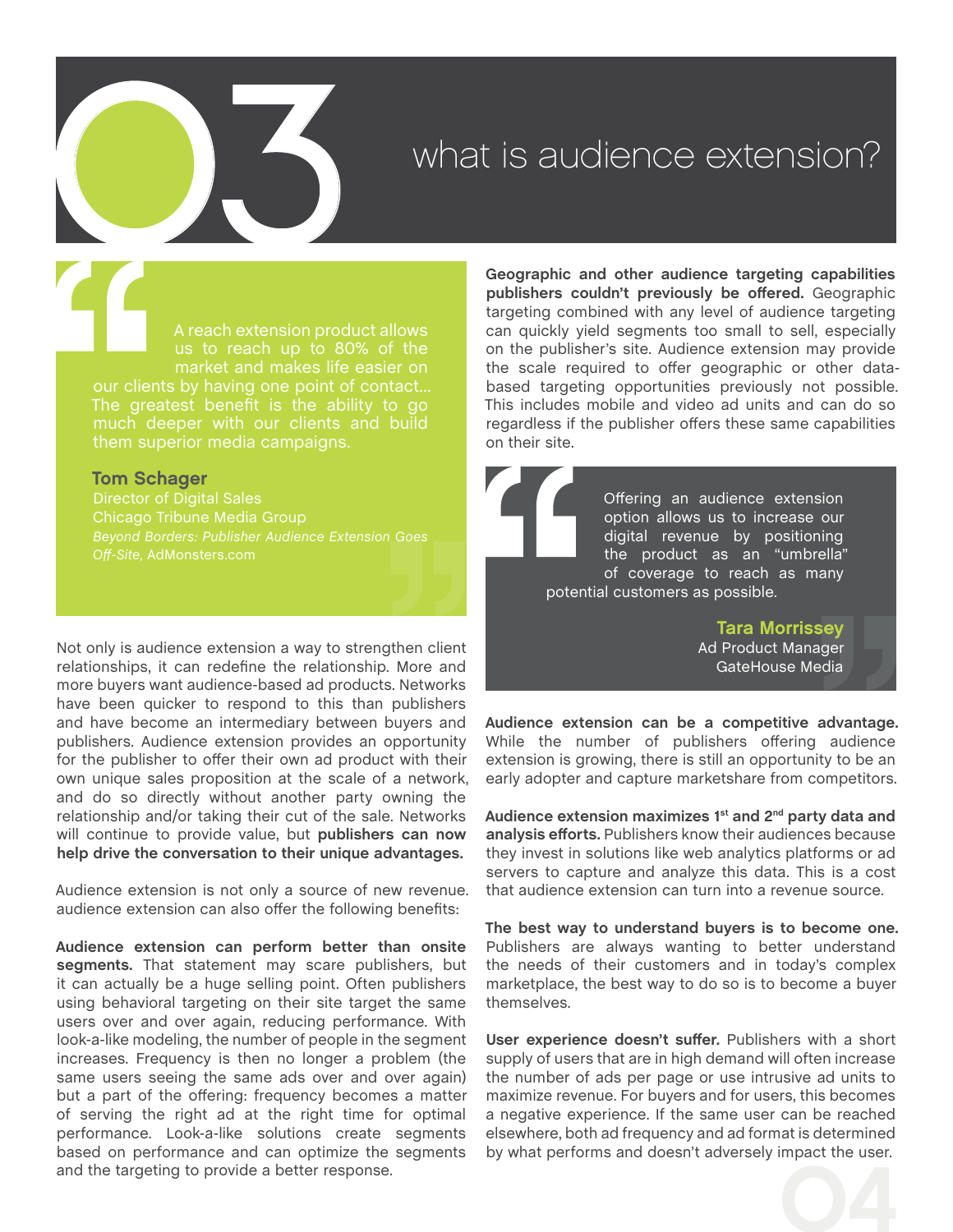

Publishers interested in moving forward with an audience extension strategy need to understand what's required and the partner evaluation process itself can be a project onto itself. For each publisher, the decision on how to proceed with audience extension will depend on a number of factors, but for all publishers it will boil down to internal resources (staffing or expertise) and external resources (partners or services) and how these resources can be combined for optimal results.

## Internal Resources

## **A Champion**

Audience extension is a multidepartmental project and there are many options to consider. Ultimately the best practice is to establish someone who is empowered to help get the project off the ground and push until it's up and operational. Often this person will sit in operations or sales and will need support from upper management to succeed in making decisions and developing a plan.

## **Data Expertise**

Depending on the size of the organization, the commitment to using data to drive the business and the relationship with outsider partners will determine if a team of PHDs are required or simply a person assigned to be the data expert. Yahoo, for example is known for having a team of engineers simply focused on data, data optimization and monetization. But for other publishers, the data expert is an operations person, a web analytics person or in IT.

For publishers who are exploring a Data Management Platform (DMP) solution and truly want to mine their data for value, the person should have the appropriate experience. Audience extension, however doesn't require a data expert if the proper partner or partners are selected to provide this capability. At the same time, publishers should develop some level of data expertise as they seek to maintain control over their data and their data becomes a more valuable asset.

## **Analytics Expertise**

Analytics goes hand and hand with data expertise and the level of investment will depend on the scope of the opportunity. Analytics is also something that a partner may solve for a publisher but often their analysis is limited only to the solution they provide. Publishers should develop the resources to analyze audience extension in context of their overall business. At some point, someone

in the organization will ask the question if projects like audience extension are growing the overall business and from the start, someone should be preparing to answer that question.

## **Execution**

Someone on the publisher side will be responsible for pulling everything together and implementing the solution. These tasks will include site tagging, media planning, trafficking, managing block lists and reporting.

The biggest change will be media planning and trafficking. While Ad Operations will understand the concepts, these systems are different than the standard publisher ad server. Depending on the size of the opportunity, a publisher should consider hiring a person with RTB buying experience to manage the execution of these programs or looking for a partner that offers full or partial managed services.

RTB training is important here as the bid rate is constantly changing and depending on if your campaign goal is based on budget or impressions this will need to be managed on a regular basis to ensure even delivery. Rate optimization as well as some manual performance optimization is required.

## **Sales**

Many an ad product has gone unsold despite everyone's best intentions and often it's because on the way from concept to execution, the organization assumed sales could sell it without insuring they were ready to do so. This isn't just a question of sales training but company culture. Audience extension requires digital advertising sales people to sell an audience that isn't on their own site or sites. This requires a level of trust in operations to deliver this audience, that it will perform and the direct sales efforts are not at risk. Before starting down the road of creating an audience extension product set, these trust and culture issues must be looked at and addressed. Audience extension is a multi-departmental endeavor, and should have sign off and support from management, sales, tech and operations leaders. Someone in the organization usually someone in operations or product development should be assigned ownership of the project of evaluation followed my implementation and ongoing development.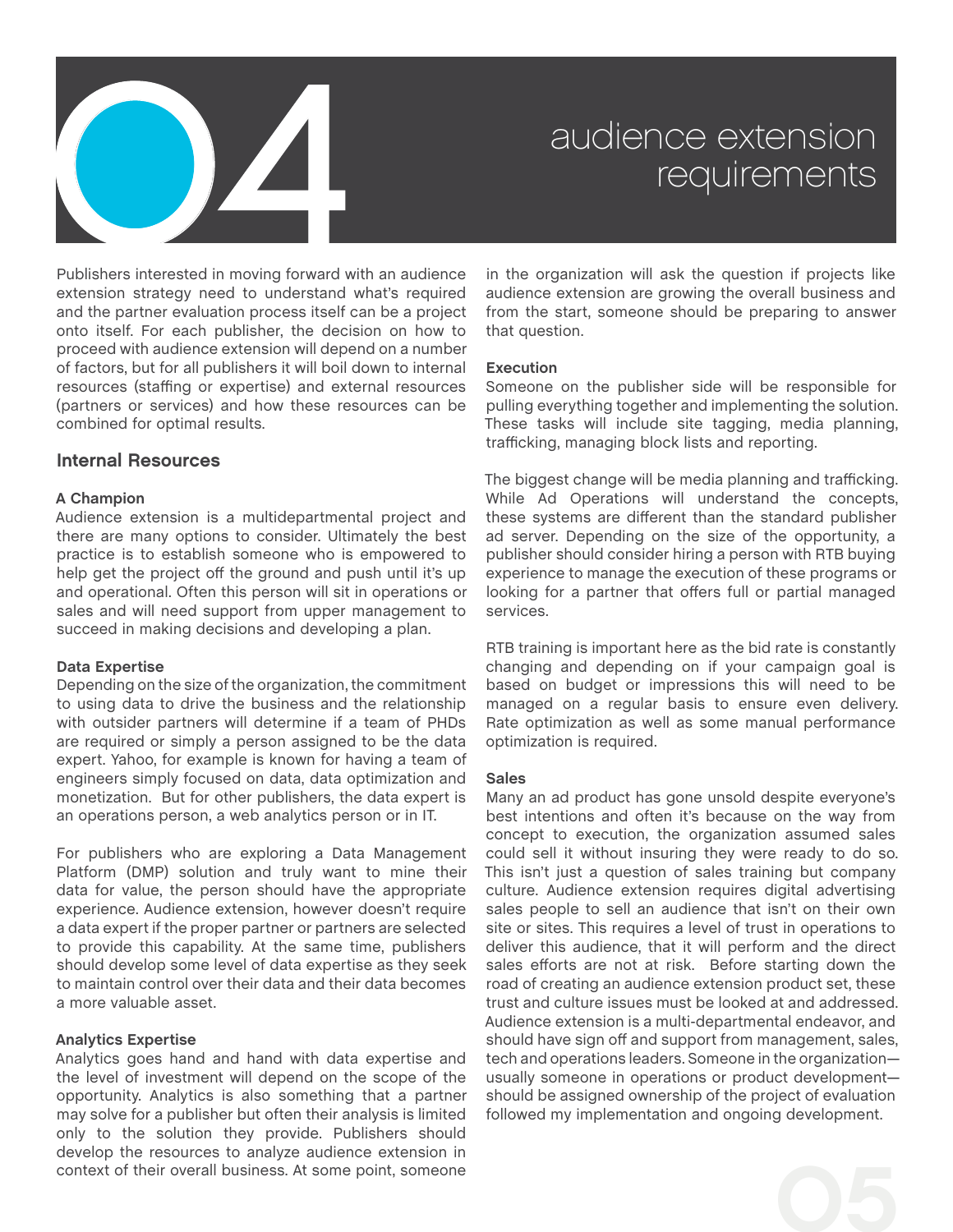

## Additional resources

Since audience extension is a multi-departmental endeavor, certain additional functions should be included in planning on what will be managed internally or by a partner. These including product development and marketing, pricing, yield management and training.

# Some other thoughts on resources needed:

So what do they require? Firstly, they need some smart optimisation/ad ops people. Head hunt a senior ad ops specialist, preferably from an ad net background; then hire some smart analysts who'll be able to run exchange campaigns. Publisher acquisition is going to be important so you'll need resource for that too. And let's not forget the sales people.

## [exchangewire](http://www.exchangewire.com/blog/2011/05/09/why-the-publisher-trading-desk-will-be-next-to-appear-on-the-media-buying-landscape/)

At the moment, it is a difficult time for publishers that are looking to hire talented data leaders to guide their data strategy. The appropriate candidate needs to have an intimate understanding of data and ad tech, coupled with a strong vision for how digital sales is going to evolve.

That said, we think that some of the experienced team members from the buy side would make great sell-side leaders. They have a strong sense of what savvy digital marketers are asking for, as well as hands-on experience with data and the nuances of the ad-tech ecosystem. People who manage data at ad networks/DSPs and people at agencies with experience in data and analytics all would be good candidates. We're starting to even hear more about former Wall St. type analysts with very quantitative backgrounds taking data roles in ad tech.

## Jeff Richman

Director of Publisher Relationships for LiveRamp [AdMonsters article](http://www.admonsters.com/blog/harnessing-data-2012-qa-jeff-richman-director-publisher-development-liveramp)

Before sales can effectively sell extension they need to have a full understanding of programmatic buying and how the audiences are targeted. The old tactic of creating site lists based on site demographics or comScore numbers is something that has been difficult to remove from the sales mindset. I often still get request for site lists because sales have a hard time grasping how audience targeting works and that users can be reached on almost any site. There are also advertisers who are very wary about where their ads appear and in which case we can compose a custom site list (white list) of "quality sites" for these advertisers and there will just be an increase in the CPM, this is generally composed of comScore top site lists.

Another challenge with sales is being able to guide the advertiser with the proper targeting tactics. Sales teams and advertisers have a habit of getting so narrow with their targeting that it ends up limiting the amount of inventory and they are also unknowingly excluding potential converters who might not fall into such a narrow targeting segment. I typically encourage either starting broad or adding multiple separate targeting tactics and then optimize based on performance. We definitely see better performance by utilizing these tactics.

Tara Morrissey

06

Ad Product Manager at GateHouse Media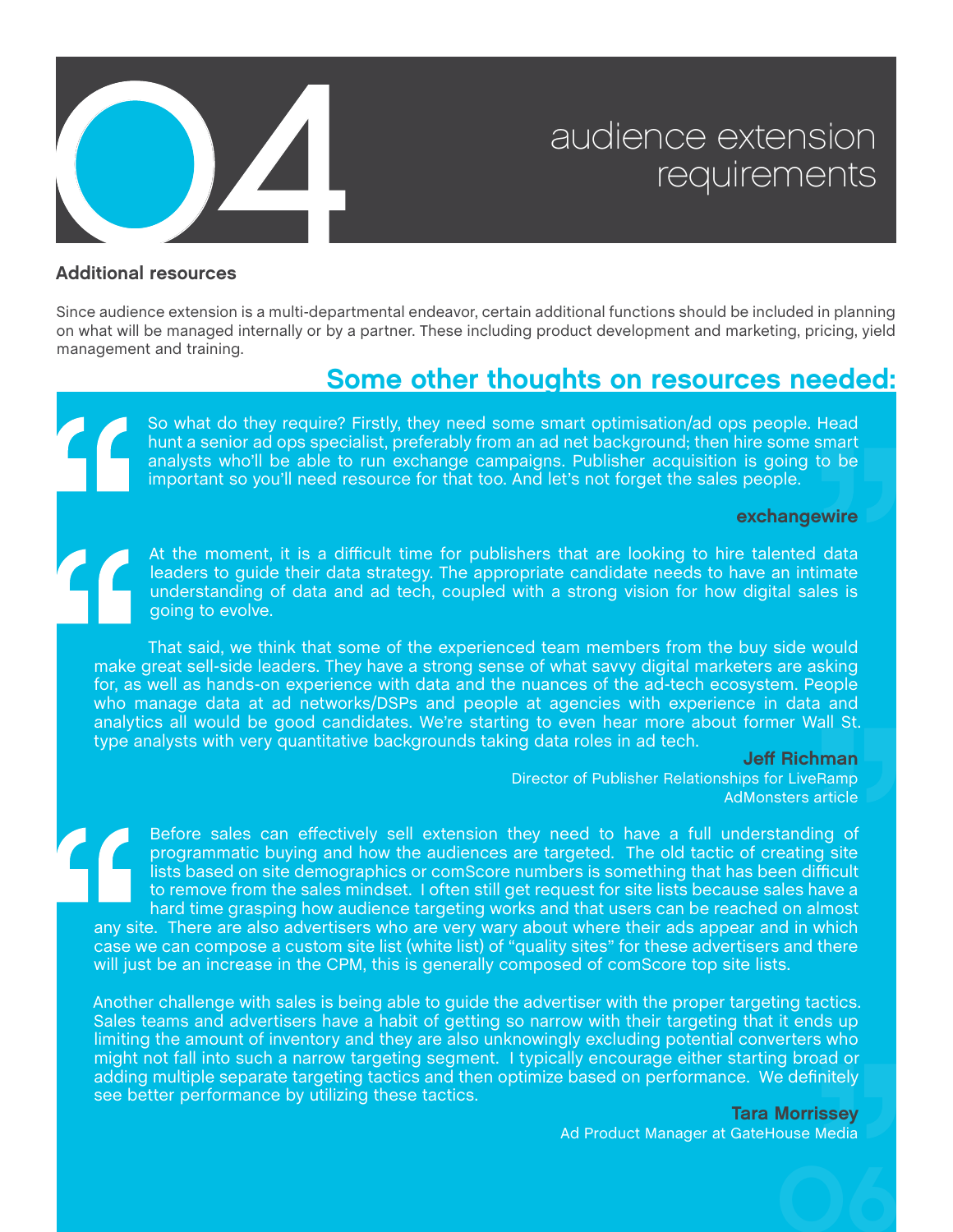# external resources:<br>
partners and solutions<br> **Eactors in selecting partners**

In every case, success or failure depends on players' ability to make data work seamlessly with other technologies—at scale—to match ad messages to available audiences.

## **Econsultancy**

*[Best Practices in Data Management Guide](http://econsultancy.com/reports/best-practices-in-data-management)*

Audience extension doesn't work without partners and publishers researching the options will find there are plenty to chose from. It's important to understand the players in the space and how they complement your internal resources and your overall strategy. From some publishers, a Data Management Platform (DMP) will make the most sense, but for others a service that provides audience extension coupled with a SSP may be a better fit. Trust is key: publishers who share their data with another company must trust that their data is secure and used properly and have transparency into what's going on.

## The Players

- **Exchanges—**Exchanges are platforms for buying and selling impressions using Real Time Bidding (RTB). One can execute an audience extension strategy either directly with an exchange or through a partner that works with an exchange or multiple exchanges. One can execute an audience extension strategy<br>
either directly with an exchange or through a partner<br>
that works with an exchange or multiple exchanges.<br> **DMPs**—Data Management Platforms collect and<br>
structure data. DMPs
- segments that can be used for audience extension. **EXPICE 2018**<br> **SIMPS**—Data Management Platforms collect and<br>
structure data. DMPs can help identify audience<br>
segments that can be used for audience extension.<br> **SSPs**—Supply Side Platforms help publishers<br>
monetize on-si
- extension services. **SSPs—**Supply Side Platforms help publishers<br>monetize on-site inventory but also offer audience<br>extension services.<br>**DSPs—**Demand Side Platforms are used by buyers<br>(agencies, advertisers) to secure inventory on
- (agencies, advertisers) to secure inventory on exchanges. **DSPs—**Demand Side Platforms are used by buyers (agencies, advertisers) to secure inventory on exchanges.<br> **Networks—**Networks can buy inventory for audience extension on behalf of the publisher either through
- extension on behalf of the publisher either through an exchange or on a site by site basis. Publishers can also extend their audience by creating their own network capabilities. an exchange or on a site by site basis. Publishers<br>
can also extend their audience by creating their own<br>
network capabilities.<br>
■ **Hybrid Solutions**—Partners who can offer one or<br>
more of the services the other players o
	- more of the services the other players offer. This can be a combination of technology and/or managing the process for the publisher.

# Factors in selecting partners

- .. **The extent audience extension is a core competency of their business model.** While all of the players offer audience extension, for some it's an add-on solution and others it is their focus.
- The quality of inventory they bring to the equation. Key to the longevity of an audience extension strategy is that buyers are happy with the results and feel their brand is being served in a safe environment. Publishers who take on procuring inventory directly on an exchange will find this challenging.
- Partners that can scale up as needed. Non-RTB based solutions won't scale with the efficiency of RTB based exchanges. It's also possible that one exchange may not be enough and working directly with an exchange or through an SSP can limit the amount of available impressions. Solutions that provide looka-like segments also expand the potential base of impressions to work with.
- Testing on your own terms. Some partners require minimum spends or minimum contract lengths which can be problematic for a publisher who is only just starting to experiment with audience extension. DMPs require a significant commitment upfront and audience extension will be only one factor in deciding if it's necessary. Laudience extension will be only one factor in deciding<br>
if it's necessary.<br> **Integration with existing processes.** Publishers will<br>
need to map out how an audience extension product
- is integrated into existing sales, operations and reporting processes.
- .. **The partner or combination of partners that provide an end-to-end solution.** Data without inventory supply isn't an audience extension product. Make sure all the pieces connect to provide a complete solution. Also make sure if you use a variety of partners that they have worked together before successfully. References<br>from other publishers will help avoid pitfalls.<br>**Provide the right level of service.** Some potential<br>partners are self serve and others go so far as from other publishers will help avoid pitfalls.
- 07 partners are self serve and others go so far as to provide training and help with sales materials. Understand after the sale what they will provide and if it's the level of service you require.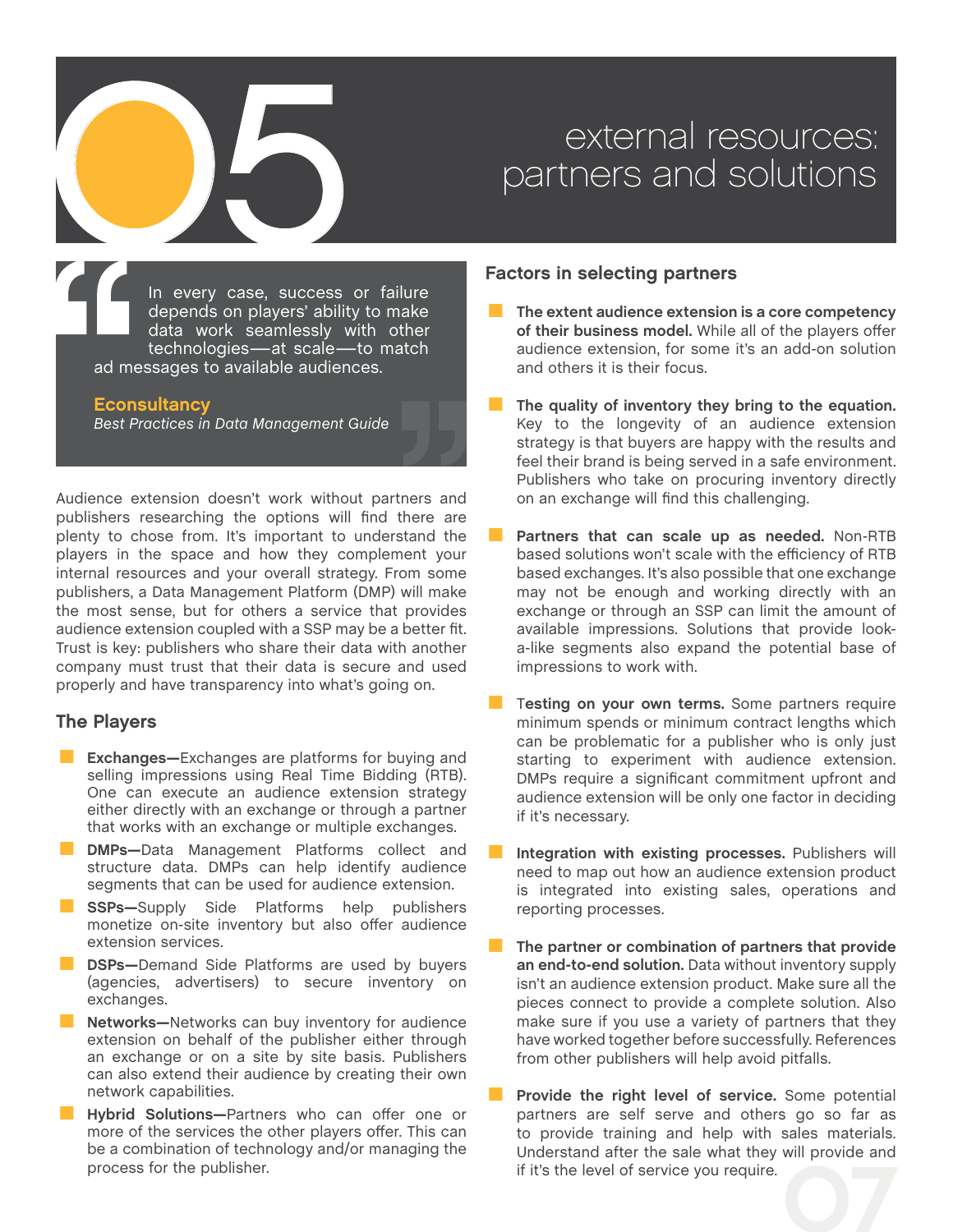# external resources:<br>
partners and solutions<br>
supported platforms. Audience extension isn't limited<br>
supported platforms. Audience extension isn't limited<br> **Figure 2014**

**E.** Supported platforms. Audience extension isn't limited to ad units and targeting capabilities available on the publisher's site. Evaluate partners on their ability to offer mobile and video specific opportunities to expand the existing product set.

- Provide insight into what the market is looking for. Another reason that taking on the data and impression buying processes may be best served by working with an outside partner.
- Provide insights into your audience. The goal of audience extension is to generate revenue, but partners can in the process inform a publisher about their audience both on their own sites but on their activity on the web.

.. **Monetize inventory on site.** Not all solutions will allow a publisher to provide the same targeting capabilities on their own site. This may in fact be a nice-to-have feature—as previously stated audience extension on site doesn't tend to scale sufficiently and on-site dence segments are often sold separately from an audience extension product.<br>■ **Partners that can scale down as needed.** The flip side to a partner that can scale up will be a partner that audience extension product.

to a partner that can scale up will be a partner that can scale down as needed. Some audience extension programs will most likely be seasonal in nature and consideration for off-peak times should be made. **Speed to market.** Users clear cookies and with it the ability to target them through audience extension. The

speed at which a user can be identified and targeted should be evaluated through the various solutions.

Ability to create custom segments. Ultimately audience extension works because the buyer believes that the publisher's 'secret sauce' is contributing to the success of the campaign.<br>■ Cookie de-duplication. If you work across multiple exchanges, you can potentially be reaching the same the success of the campaign.

exchanges, you can potentially be reaching the same user over and over again without knowing because their cookies differ per exchange or system. This can impact performance. Discuss with partners on how to minimize cookie duplication.

# Thoughts from Others:

audience based on content sections the segmentation capabilities of a DMP) you can probably use a DSP, or may find

it better to work with a DSP's lighter-weight DMP single cookie domain, reduce the implementation run.

## Ben Kneen

Founder and Writer of AdOpsInsider.com

First-party data is valuable for targeting beyond a publisher's own site. Bringing data into a private exchange is not unlike private-exchange publishers are doing it.

By making its first-party data available in a private exchange, a publisher can do audience extension inside its own trusted, private partner inventory. In that have made their data available to each other. now have nearly twice the visibility into their own audiences than they had before.

## Andy Monfried

CEO & Founder of Lotame - [Digiday article](http://www.digiday.com/publishers/whats-next-for-private-display-exchanges/)

than cheap unit prices, and to focus on

essential. If you use a premium model, you're all set. they give as well

> 08 Skip Brand, Ph.D. CEO, Martini Media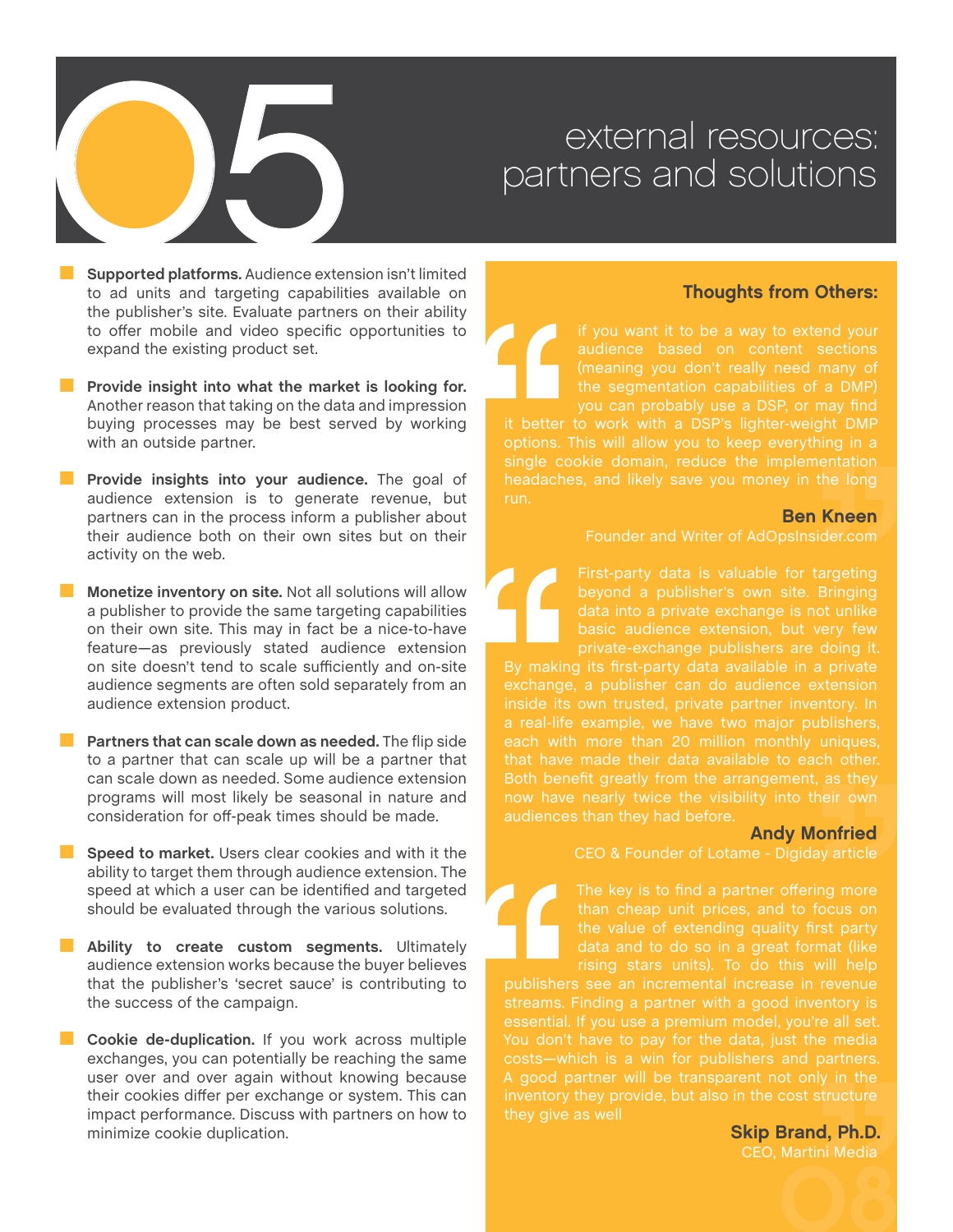

Since audience extension strategies and solutions can vary greatly, one implementation strategy won't work for all publishers. But for all the Ad Operations leaders who have spoken at AdMonsters conferences or written for AdMonsters.com, a few best practices have emerged for audience extension.

**Start with forward thinking clients.** Buyers who using DSPs or trading desks will understand what audience extension is and understand the value of the product you are offering.

**Walk before you run.** From client to accounting, whatever solution is chosen will require training and education of the various parties. Clients will want to know where there ads will appear. Sales will need a clear value proposition

to be successful. The best practice is for someone—"the audience extension champion"—to prepare everyone involved and then walk through the entire process looking for misunderstanding or potential points of failure.

**Watch the industry closer than ever.** The digital advertising industry moves very fast and not only do the way things are bought and sold change, the players change. All of this can potentially impact the inventory you are selling through audience extension.

**Continually refine the model.** The first implementation will not be the last and the strategy will evolve. Create a feedback loop within the development process to continually assess and change what is needed to maximize revenue.

## Some Thoughts from Industry Leaders

Audience extension is a interesting concept and absolutely the right direction—I would argue retargeting is audience extension—that's a pretty large industry!— the simple fact is you are finding that user across multiple publishers. Audience extension also allows premium publishers to extract a 'data' value—as the data in this case is the group of users. We have developed products which build user groups and we access these across multiple publishers on and offsite—messaging and remessaging. As a premium publisher this can allow us to maintain premium sales and premium advertising onsite—but still apply volume and scale in inventory offsite. Using the right technology and people is key to its success. Mobile and video do provide hurdles to doing this, but technology will prevail and we will be able to target across multiple devices

Rob Brett

09

Head of Data Trading and Commercial Analysis at Future Publishing

We're seeing more and more sophisticated publishers offering audience extension they realize their ability to identify audiences in a way that is relevant to advertisers is a potential new revenue stream.

As an advertiser of products with very exact audiences (for example, Kellogg sells many types of cereals), finding the right audience is paramount to our business. We value publishing partners who can identify, locate and deliver the right consumer to enable us to deliver our message to wherever she is most receptive to our message.

> Bob Arnold Associate Director, Global Digital Strategy at Kellogg Company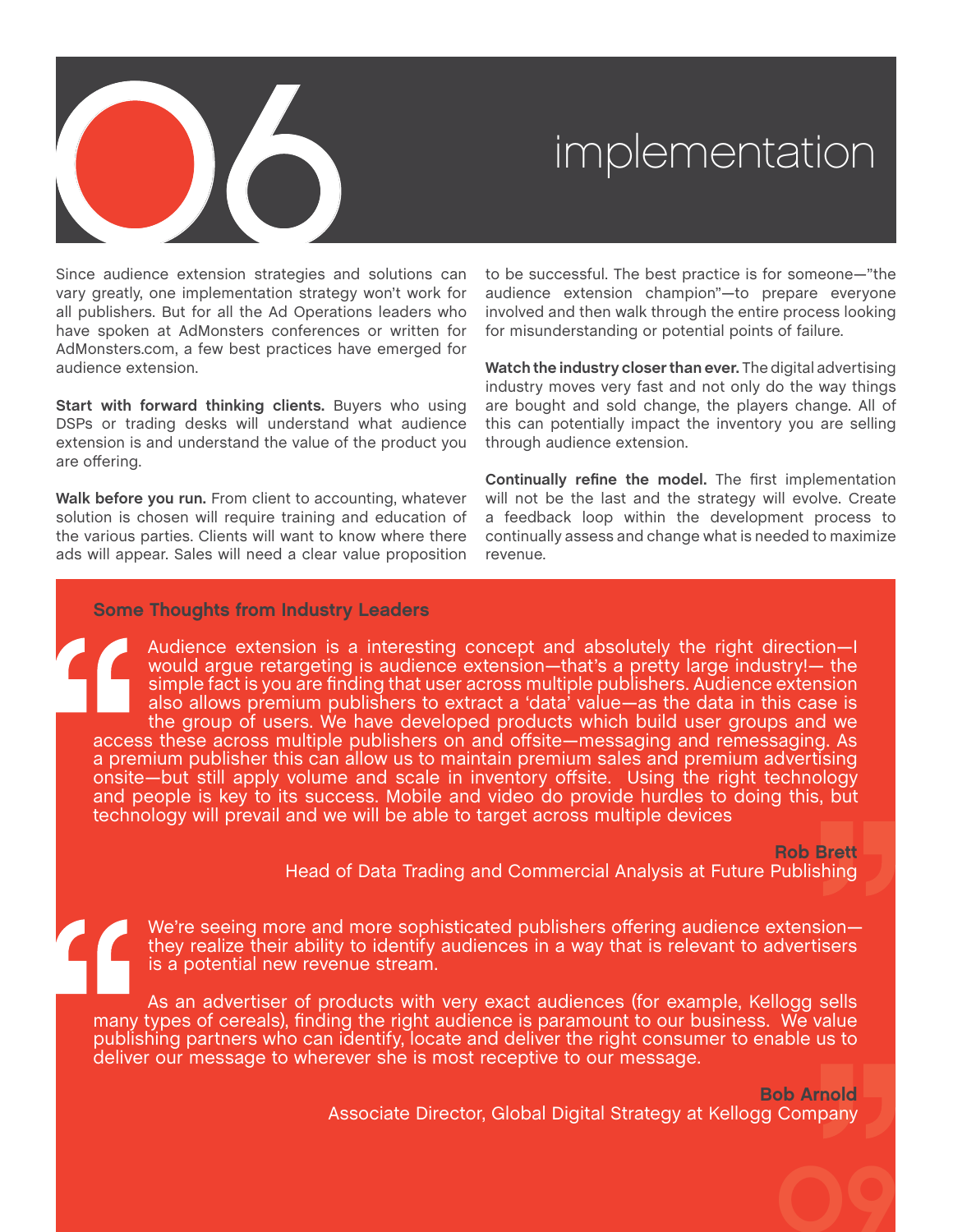

Some Thoughts from Industry Leaders

The primary goal set in place by the new digital team at Gatehouse was to increase revenue as much as possible while also modernizing our product offerings and being more of a "one-stop shop" for our clients. Joining with a DSP partner allows us to have access to thousands of different 3rd party audience segments and targeting methods and serving it through ad exchanges via a single interface.

> Tara Morrissey Ad Product Manager at GateHouse Media

Mobile and video will both play a large role in audience extension. For brand advertisers, these are natural extensions that are necessary to reach their audience. Smart intermediates are investing efforts in mobile, especially tablets, where ad experiences are dependent on the level of interactivity and high quality. It would be horrible if you made the tablet experience look like the web and eliminated richmedia ads. Consumers need interactive ads and video. That's just the cost of bringing brand advertising to digital and creating an engaging experience for users. Sure, in a DR world where performance advertising is all about price, pure tech companies, like Google or Facebook, can offer super low prices and great scale, which removes the need for intermediates. But in the brand world, where time spent is more important than CTR, content is still king and there will always be top companies needed to deliver solid campaign results. You need a balanced mix. You need to hit both awareness and intent, don't just fill up you DR sales pipeline.

> Skip Brand, Ph.D. CEO, Martini Media

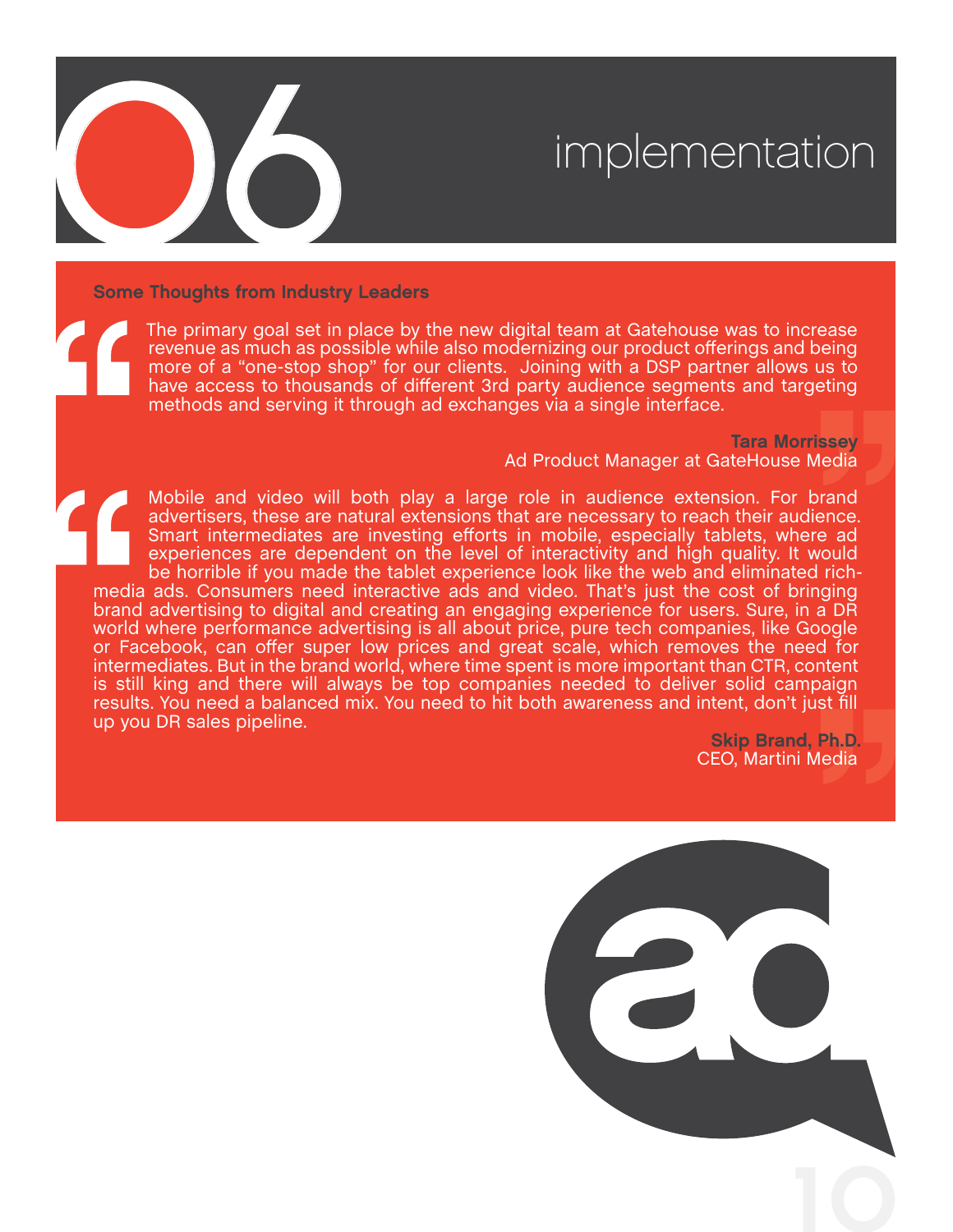

# thinking about reach extension:<br>Chris O'Hara, CRO, NextMark

Should publishers go beyond the boundaries of their own inventory to sell "reach extension" packages to their clients? Publishers have long struggled with the problem of how to deliver a \$100,000 campaign when they only have \$90,000 of inventory. Without a strong partner network, the natural answer to that question used to be click arbitrage, an expensive and risky method of campaign fulfillment that often came with less than desirable site visitors.

These days there are several major factors that make reach extension a great opportunity for publishers, rather than a sales mechanism that strays outside their sore realm of expertise.

Publishers with premium inventory sell in three principle ways: Their best inventory is sold in large, customized "tent pole" sales; their standardized premium IAB units are sold through the transactional RFP process; and the rest is sold programmatically, through their remnant daisy chain. They do the first thing really well, especially for big branded advertisers, where they act like a mini creative/ media agency to build custom programs. Publishers are also getting much better at the transactional business by leveraging great tools to bring efficiency to RFP response and enabling better demand-side access to their premium inventory (AdSlot, iSocket). The third thing ("remnant") is the ball publishers continue to fumble, even though enabling an "owned" programmatic channel is getting easier for publishers every day.

Data management is the obvious solution. With the right tools, publishers no longer have to rely on third parties to understand the composition of their audience. The combination of a publisher's CRM data and site tag data, ingested into one of a dozen amazing DMPs can enable them to segment and target their audience on the fly. Want "auto enthusiasts" on my site? Not only can I sell you a highly creative, customized program and back it up with a large share-of-voice in standard IAB banners within the site section—but now I can find your own customers right on my site…and on Facebook as well.

The last part of that equation (leveraging the client's first-party CRM data) is where today's reach extension differs from sending your excess buy to ContextWeb or AudienceScience, as you would in the old days. Now, publishers can find advertisers' customers within their own site or publisher network and retarget them. Better yet, pubs can help advertisers put that same first-party data

to work on exchanges, including FBX, where match rates (and performance) are high. Really advanced publishers will leverage their DMP to model the audience advertisers are trying to reach, and build a custom lookalike model which can find "alike" audiences within the publisher network itself, or across the exchanges.

Publishers are acting more and more like agencies when it comes to the big premium sales that take multidisciplinary talent to pull off (sales, media, creative, development). Why shouldn't they act like an agency (or, more specifically, an agency trading desk) when it comes to helping their clients with reach extension goals? If I am a publisher, and my client comes to me looking for the audience I specialize in, I should be able to tell the advertiser how to reach that audience—starting on my own site, but also across the Web in general. The right data management strategy and tools enable publishers to cover all three legs of the buy: sponsorship, transactional, and programmatic.



11 Chris O'Hara is the Chief Revenue Officer of NextMark, a company that makes media planning and buying software for digital media. A prolific writer on the online media space, Chris' efforts have been focused on understanding the new paradigm in digital marketing, and helping daily practitioners unpack the complicated technology landscape. His most recent works include book-length reports entitled *[Best Practices in Digital](http://econsultancy.com/us/reports/best-practices-in-data-management) [Display Media](http://econsultancy.com/us/reports/best-practices-in-data-management)* (Econsultancy, March 2012) and Best Practices in Data Management (Econsultancy December 2012). He can be reached through his blog at [www.chrisohara.com](http://www.chrisohara.com/)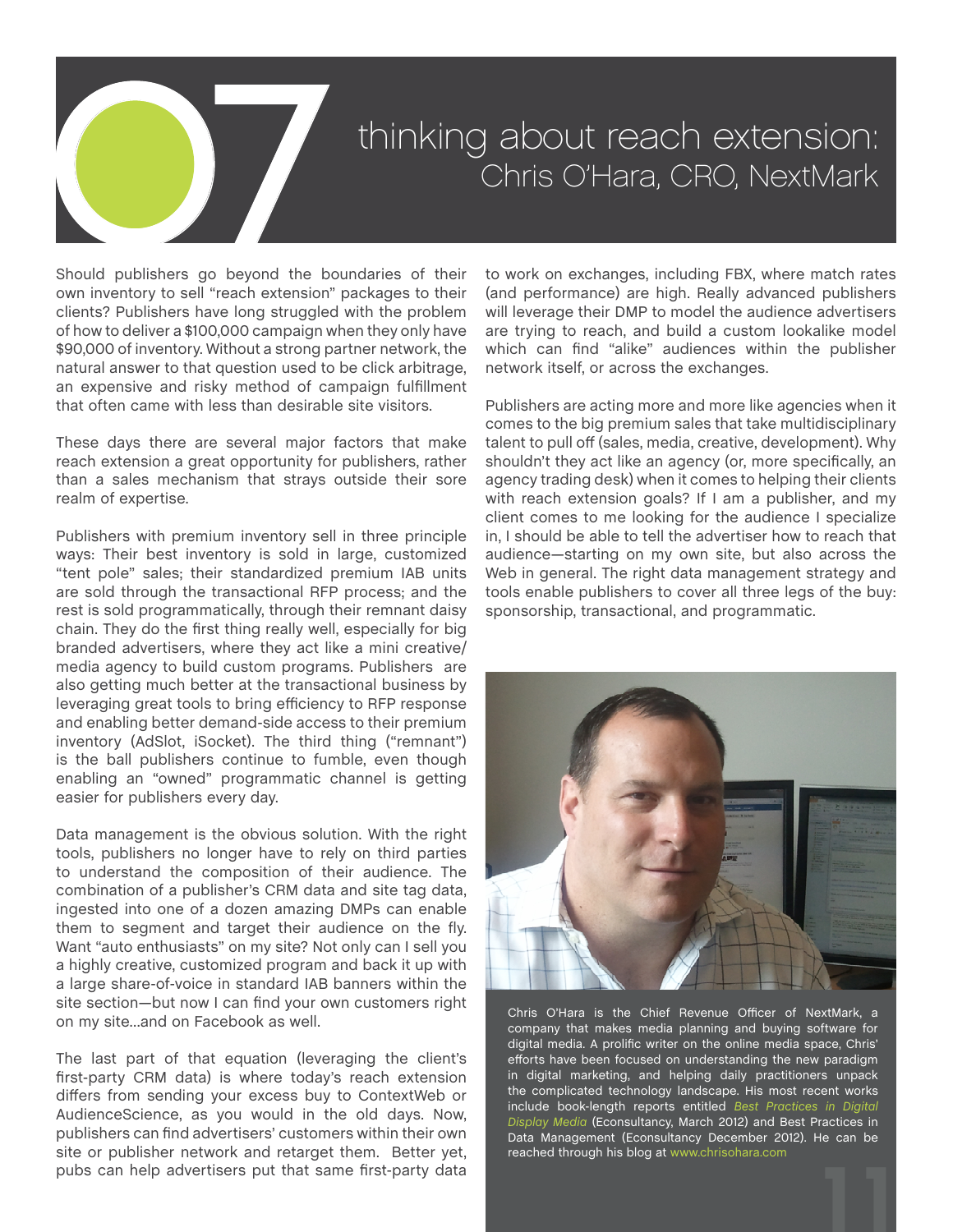

Audience extension and data management will be a topic covered at AdMonsters conferences for the foreseeable future. For a list of upcoming AdMonsters events, visit [www.admonsters.com/events](http://www.admonsters.com/events)

Specific upcoming sessions, forum posts and the latest articles are listed here: [www.admonsters.com/topic/audience-extension](http://www.admonsters.com/topic/audience-extension%20)

AdMonsters will also continue to add additional resources to the website for members:

- AdMonsters will also continue to add additional<br> **[Publisher Forum | Sonoma | March 4, 2013](http://www.admonsters.com/event/cn-us-29)**<br>
Reaching Out With Audience Extension [Reaching Out With Audience Extension](http://www.admonsters.com/session/making-use-audience-extension/148410) Kerel Cooper, Director, Ad Operations, Advance Digital **[Publisher Forum | Boston | August 19, 2012](http://www.admonsters.com/event/cn-us-27)**<br>**Publisher Forum | Boston | August 19, 2012**<br>Unleashing the Power of Your DMP
- [Unleashing the Power of Your DMP](http://www.admonsters.com/session/unleashing-power-your-dmp/122216) Mia Nolan, Director Sales Operations, Seeking Alpha Unleashing the Power of Your DMP<br>Mia Nolan, Director Sales Operations, See<br>**■ [Publisher Forum | Vienna | June 17, 2012](http://www.admonsters.com/event/cn-eu-18)**<br>How Can Publishers Drive Data Value?
	- [How Can Publishers Drive Data Value?](http://www.admonsters.com/session/member-session-how-can-publishers-drive-data-value/122028) Rob Brett, Head of Data Trading, Future Publishing
- **[OPS Markets | April 18, 2012](http://www.admonsters.com/event/mk-us-2)** [Data Beyond Display | DMP as OS](http://www.admonsters.com/node/104837) Vikram Somaya VP, Global Operations and Audience, ThomsonReuters
- **[Publisher Forum | Palm Springs | March 4, 2012](http://www.admonsters.com/event/cn-us-26)** [What to Expect When You Go DMP](http://www.admonsters.com/node/105812) Ben Kneen, Director of Ad Solutions, WebMD What to Expect When You Go DMP<br>Ben Kneen, Director of Ad Solutions, WebMD<br>**[Publisher Forum | San Diego | August 21, 2011](http://www.admonsters.com/event/cn-us-25%20)**<br>Moving beyond BT: Data Management Platform
- [Moving beyond BT: Data Management Platforms](http://www.admonsters.com/node/81596) Steven Suthiana, Group Director of Digital Media and Operations, Mansueto Ventures, Inc. and FastCompany, us

## External Resources

These sites can provide additional information in helping evaluate audience extension solutions:

[Ad Ops Insider](http://adopsinsider.com/) [AdExchanger](http://www.adexchanger.com/) **[ExchangeWire](http://exchangewire.com/)** [Econsultancy—](http://econsultancy.com/)*[Best Practices in Data Management Guide](http://econsultancy.com/reports/best-practices-in-data-management)*

## **Questions**

Whether it be a question about AdMonsters, audience extension, DMPs, this document or digital strategy in general, please [contact us](http://www.admonsters.com/contact) at [content@admonsters.com](mailto:content%40admonsters.com?subject=).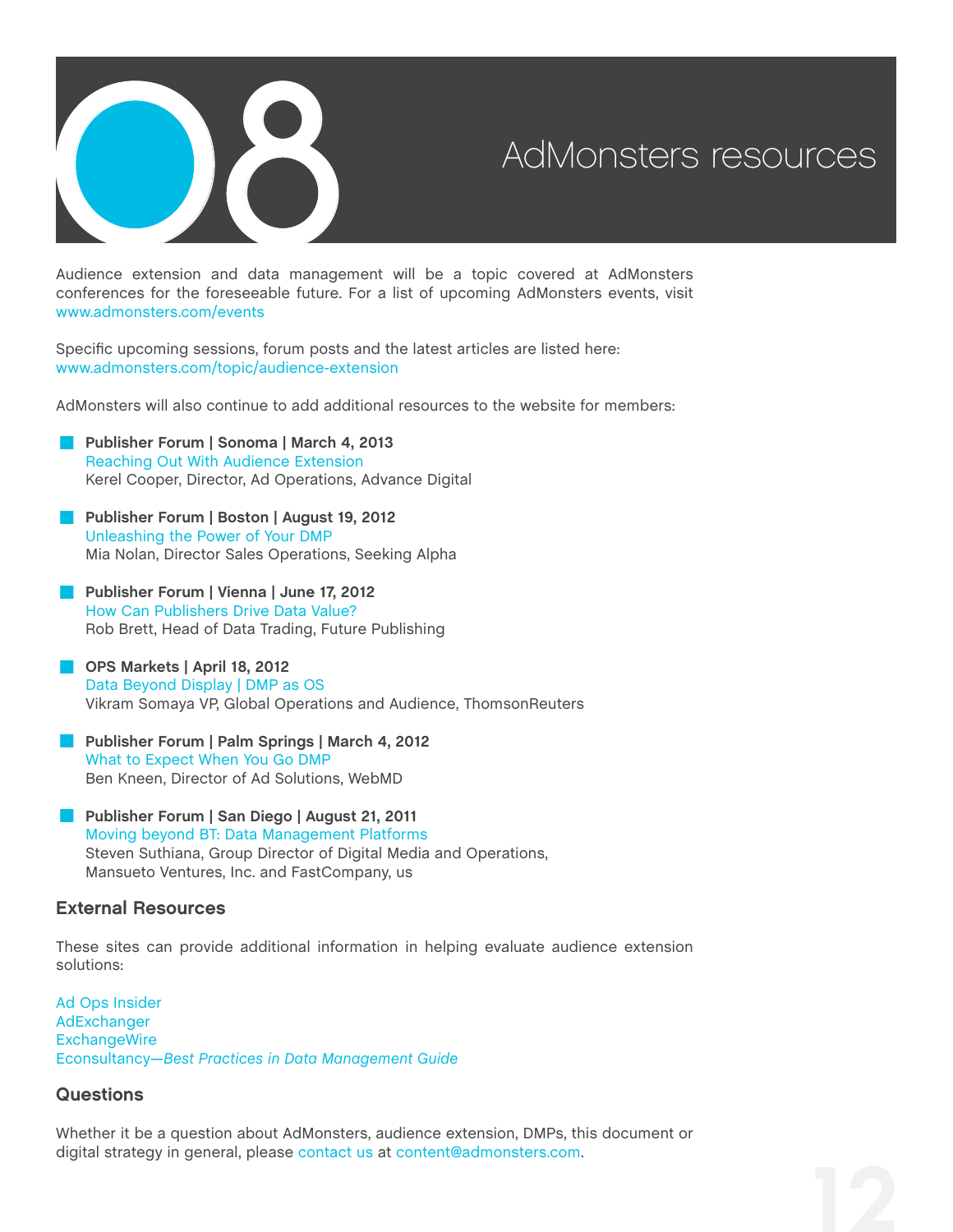

## About AdMonsters

Founded in 1999, AdMonsters is the global leader in providing strategic insight on the future of digital media and advertising technology through its conferences, website, research and consulting services. AdMonsters focus is on media operations, monetization, technology, strategy, platforms and trends. Its conferences and website are the meeting place for this dynamic and expanding community to connect, gain insight, develop best practices and exchange thought leadership. AdMonsters conferences include AdMonsters Publisher Forum, OPS, OPS Markets, OPS Mobile, OPS TV and AdMonsters Screens. In the early days of online media, the community was comprised largely of operations professionals at online publishers and advertising technology providers. Today's expanding ecosystem now includes publishers and content creators, agencies, SSPs, DMPs, DSPs, RTB and service providers, technology and platform developers, advertising networks, brands and investors.

See [www.admonsters.com](http://www.admonsters.com) for more info. Follow us on Twitter: @AdMonsters Facebook [www.facebook.com/admonsters](http://www.facebook.com/admonsters)

Media contact: Stacy O'Connell, VP, Marketing [stacyo@admonsters.com](mailto:stacyo%40admonsters.com?subject=) tel: +1 415 480-4114

Sponsorship contact: Dan Halioua, VP, Sales [dhalioua@admonsters.com](mailto:dhalioua%40admonsters.com?subject=) tel: +1 917-428-8085

# About Audience Accelerator

Rocket Fuel's Audience Accelerator division provides an unparalleled full-service audience extension platform. We help sites and networks leverage their data to effortlessly scale their audiences with outstanding results. Powered by our proven artificial intelligence technology, we enable our partners to model their unique audiences and extend reach for up to 99% of the online universe in the United States. Our full-service team handles set up, training, and execution, including access to industry experts; RFP responses; and detailed, actionable campaign analysis—saving you technology, staff, and infrastructure investment. Rocket Fuel is the leading provider of artificial intelligence advertising solutions powering advertising across display, video, mobile, and social media. Recently awarded #4 in Forbes Most Promising Companies in America list, Rocket Fuel was founded by online advertising veterans and rocket scientists from NASA, DoubleClick, IBM, and Salesforce.com.

Go to [www.audienceaccelerator.com](http://www.audienceaccelerator.com) for more information

Audience Accelerator sales and business development contact [sales@audienceaccelerator.com](mailto:sales%40audienceaccelerator.com?subject=) 650/517-8839

Media contact Jinenne Sutherland, Director, Client Services Marketing [jsutherland@rocketfuel.com](mailto:sales%40audienceaccelerator.com?subject=) 415/757-2308